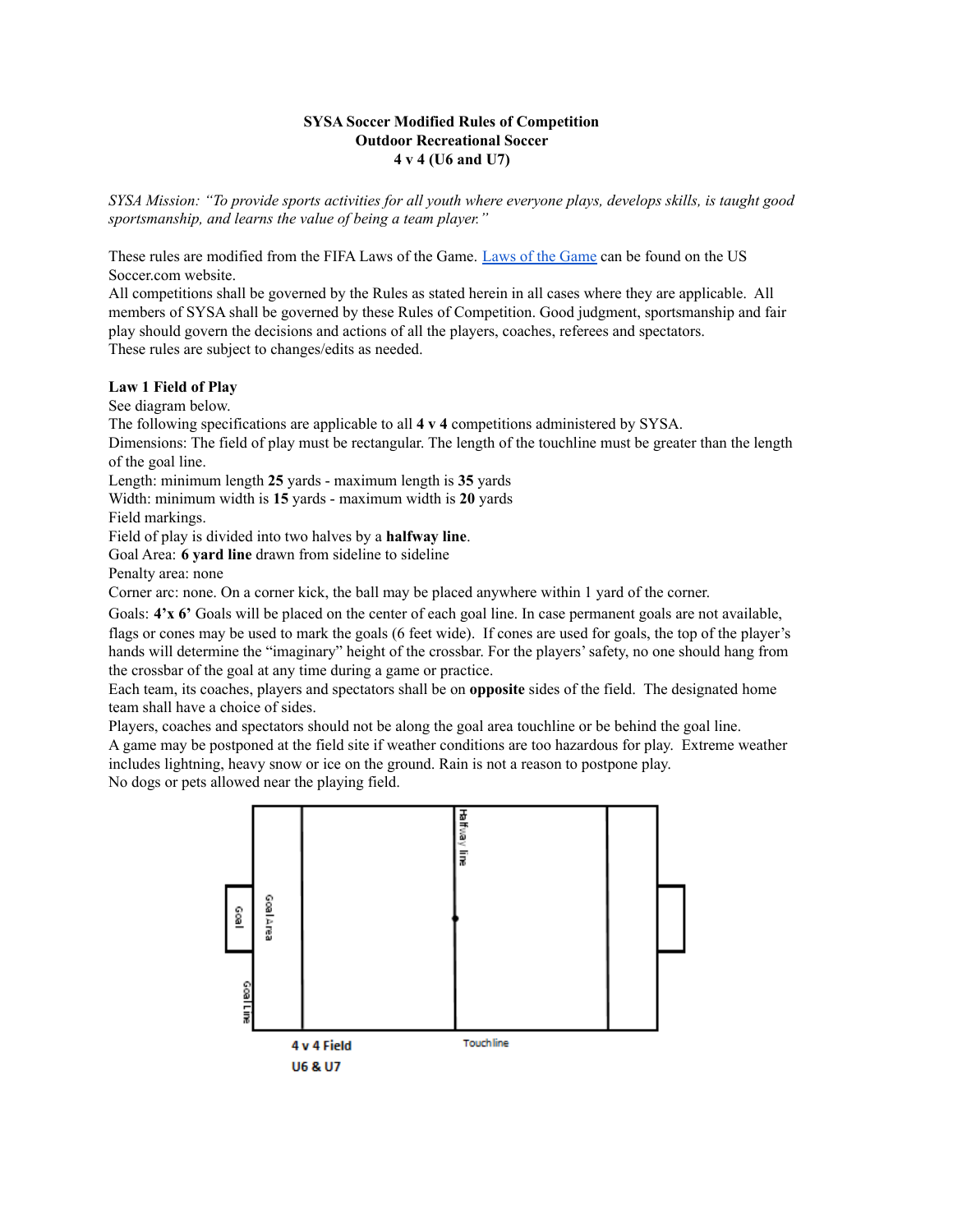#### **Law 2 The Ball**

A size **three (3)** ball will be used for all practices and games. The home team is responsible for providing the game ball.

### **Law 3 The Players**

The match is played by two teams, each consisting of not more than **four (4)** players. There are no goalkeepers.

Maximum team roster is **eight (8).** Each player shall receive 50% of the total playing time. The coach is responsible for enforcing this rule.

Teams may not place a defender in front of the goal to try and prevent the opposing team from scoring. Defenders may remain in their own half of the field to teach basic positioning but defenders will not be allowed to simply remain within a few yards of the goal at all times.

Substitutions.

Substitutions may be made, with the consent of the referee, during any stoppage of play or for an injury. Substitutions will be allowed in order to give an opportunity for all players to get equal playing time and to balance rather than run up the score.

Players not on the field of play must remain two (2) yards behind the touchline and not along the goal area or behind the goal line.

### **Law 4 Player Equipment**

Conform to FIFA Laws of the Game.

A minimum "official" uniform is the standard SYSA issued jersey with number, black shorts, and socks. Shin guards are MANDATORY for practices and games. Socks must be worn up and over the shin guards. Safety.

A player must not use equipment or wear anything which is dangerous to himself or another player. All items of jewelry are prohibited and must be removed. Taping of earrings is prohibited. Players may tape a medical necklace or bracelet.

All or any member(s) of a team may wear extra protective clothing against the cold, including gloves without dangerous, protruding or hard objects provided that: (1) The proper team uniform is worn outermost; and (2) any hat should be without peak, bill or dangling or protruding object of any kind; and (3) referee discretion may be used to determine if an item of protective clothing is considered to go beyond the purpose of providing a means of retaining body heat.

No player shall be allowed to play in any regularly scheduled practice or game with an injury or a known medical condition, which can be communal or aggravated by playing.

Prosthetic Devices require a physician's permission before a player may play and it must state the player needs to wear the device in order to play. Even then, such devices must pose no danger to other players on the field. The referee's judgment shall be the final determining factor.

### **Law 5 The Referee**

Games will be officiated by a parent/coach from both teams. A parent/coach from the home team will referee the first half and a parent/coach from the away team will referee the second half. The parent/coach must refrain from coaching while refereeing.

Coaches may agree to coach/officiate the entire game together to provide developmental guidance to the young players.

It shall be the duty of the parent/coach refereeing the game to encourage clean competition and good sportsmanship at all times and to enforce the rules and regulations of the league. All infringements should be explained to the player.

The coach/parent refereeing the game will have the responsibility of ensuring that any player bleeding from a wound leaves the field of play. The player may only return on receiving a signal from the coach/parent refereeing the game who is satisfied that the bleeding has stopped.

#### **Law 6 Other Officials**

None.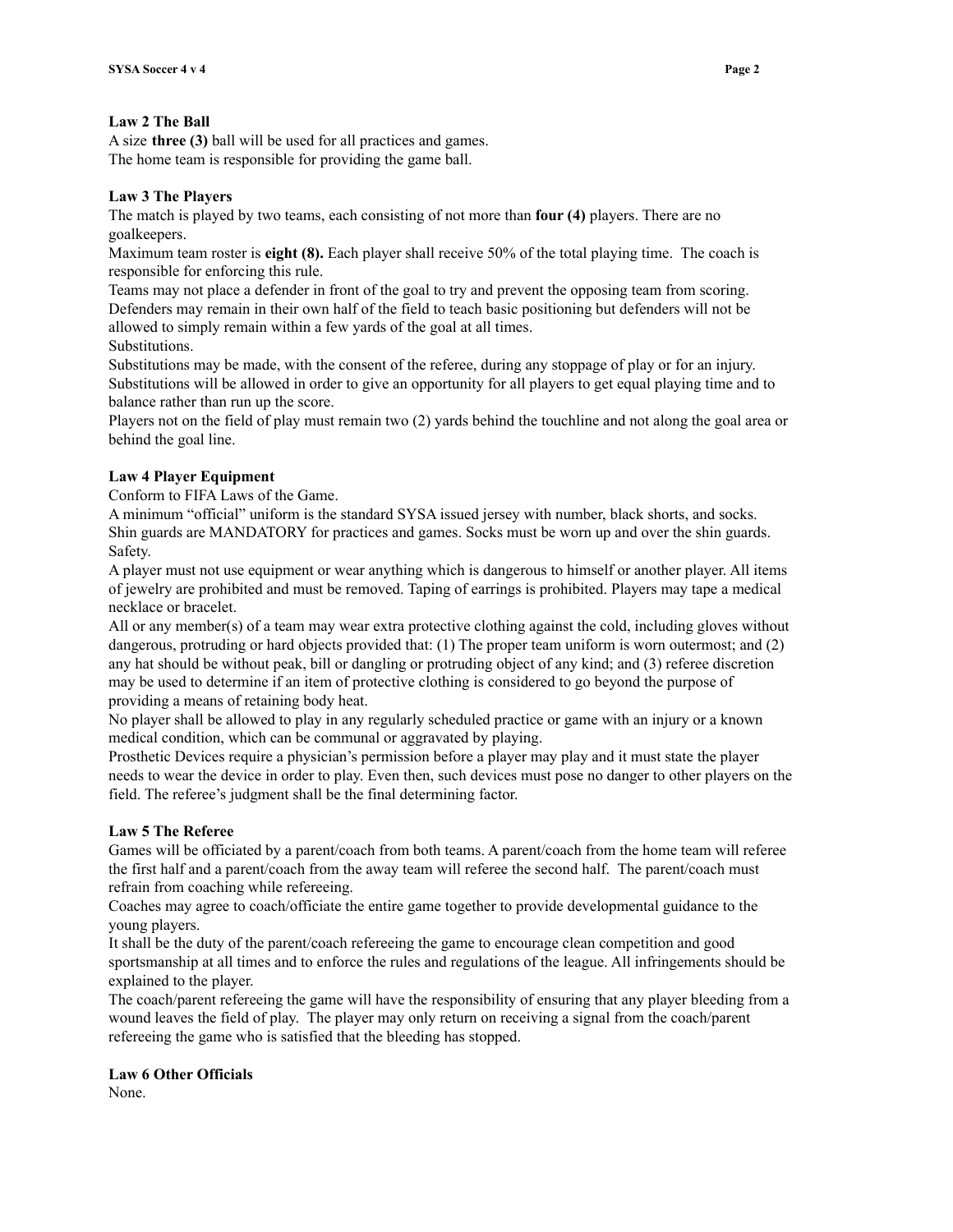#### **Law 7 Duration of the Match**

Four (4) x eight (8) minute quarters with 1-minute quarter breaks and a 5-minute halftime break.

### **Law 8 Start and Restart of Play**

Conform to the FIFA Laws of the Game, with the exception that the defending team is at least **10 feet** from the ball until it is in play.

Restarting play after a temporary delay, there will be a drop ball for the team that last touched the ball at the spot where the ball was declared dead. The opponents shall be ten (10) feet away. The ball shall be deemed "in play" when the ball has touched the ground.

#### **Law 9 Ball in and out of play**

Conform to the FIFA Laws of the game.

The ball is out of play when it has wholly crossed the whole goal line or whole touchline, whether it is on the ground or in the air. "The whole ball over the whole line."

The ball is out of play, when the referee has stopped the game.

### **Law 10 Method of Scoring**

Conform to the FIFA Laws of the game.

A goal is scored when the whole of the ball has crossed the whole of the goal line on the ground or in the air between the goal posts and under the crossbar.

In the event that cones are used for markers, the height of the crossbar will be determined by the height of the goalkeeper's hands.

There will be no published team standings and game scores will not be recorded.

#### **Law 11 Offside**

None. The offside rule will not apply to any 4 v 4 match however the intent of the rule will be followed. Positioning a player in front of the opponent's goal irrespective of the location of the ball on the field is contrary to the aims of the program. The referee shall take appropriate action to prevent this kind of play (an indirect kick to the offended team and instructional statements to the violating players and coach).

#### **Law 12 Fouls and Misconducts**

Conform to the FIFA Laws of the game. Play should be stopped when a player acts in a careless, reckless or dangerous manner. The volunteer coach/official should explain the infringement to the player. Play is restarted with **indirect** free kick for the opposing team.

Fouls against an opponent may include: charges, jumps at, kicks or attempts to kick, pushes, strikes or attempts to strike, tackles or challenges, trips or attempts to trip, holds an opponent, impedes an opponent with contact, or spits at an opponent. *Deliberately* handling the ball is a foul.

No heading.

No slide tackling.

Not every touch of the ball to a player's hand or arm is an offense.

Misconduct: No cards shall be shown to this age group. A referee may ask a player to temporarily sub out if the behavior would have warranted a misconduct.

If a player is too rambunctious, the referee should ask the coach to make a substitution to give the child a chance to calm down before returning to play.

#### **Law 13 Free Kicks**

Conform to the FIFA Laws of the Game, with the exception that all free kicks are indirect and the opponents are to be at least **ten (10) feet** away from the ball until it is kicked.

A goal cannot be scored from an INDIRECT free kick unless the ball has been played or touched by a player other than the kicker before passing through the goal.

The kicker shall not play the ball a second time until it has been touched or played by another player.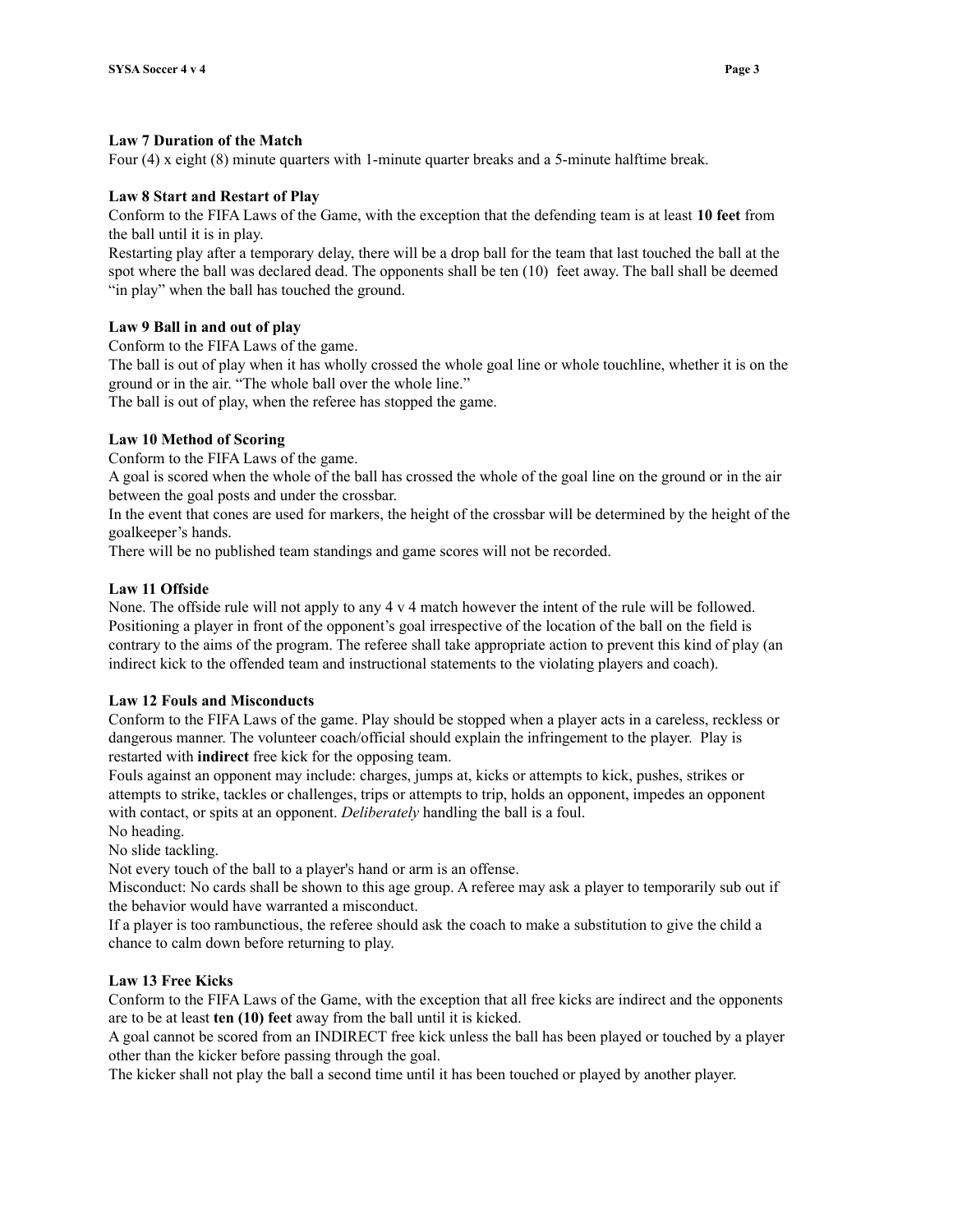### **Law 14 Penalty Kicks**

None. Penalty kicks will not be awarded at this age level.

### **Law 15 Throw In**

Conform to the FIFA Laws of the Game. The ball is out of play when it has wholly crossed the whole touchline, whether it is on the ground or in the air.

The throw in shall be taken from the point where it crossed the touch line by a player of the opposing team. The thrower must face the field of play and must keep both feet on the ground while releasing the ball. He/she shall use both hands on both sides of the ball to deliver the ball from behind and over his/her head. Several **do-overs** may be allowed if an incorrect throw in occurs. Before the re-throw, the referee will instruct the thrower on proper technique and then proceed with the re-throw.

The thrower may not play the ball until another player has touched it. If the thrower plays the ball a second time before another player has touched it, the above re-throw rules will apply.

A goal shall not be scored directly from the throw-in.

# **Law 16 Goal Kick**

When the whole of the ball passes over the whole of the goal line, excluding the portion between the goal posts and under the crossbar (either in the air or on the ground), having last been played by one of the players on the attacking team, a goal kick will be awarded.

A goal kick may be taken from anywhere inside the goal area by any member of the defending team. The kicker shall not play the ball a second time until it has been touched or played by another player. The ball is in play when it is kicked.

The opposing team shall stand at the halfway line until the ball is kicked into play.

### **Law 17 Corner Kick**

Conform to the FIFA Laws of the Game with the exception that the ball shall be placed in the corner of the field and the opposing players are to be at least **ten (10) feet** from the ball until it is kicked. When the whole of the ball passes over the whole of the goal line excluding that portion between the goal posts and under the crossbar, (either in the air or on the ground), having last been played by one of the defending team, a player of the attacking team shall have a corner kick.

The ball shall be placed in the **general vicinity** of the corner and shall be kicked into play from that position by an attacking player.

In a **4 v 4** match, a goal may **not** be scored directly from a corner kick.

The kicker shall not play the ball a second time until it has been touched or played by another player.

#### **Team Responsibilities**

All teams are responsible for the cleanup of the fields after each game. Please do not leave garbage on the sidelines.

Opposing coaches and players are encouraged to cheer for the other team at the end of the match.

Team tunnel is a favorite for this age.

Please help put away the field signs and corner flags if you are the last game of the day.

**Parents and Spectators** should enjoy and encourage the activity of the players and refrain from coaching during the match. Please cheer and acknowledge players that exhibit good sportsmanship.

# **Coach Responsibilities**

The coach or designated adult should attend every practice and every game. All coaches, team managers, and assistants must comply with all Risk Management requirements. There must be an approved adult at all functions.

The coach shall collect a WYS Medical Release form, available on the SYSA website, signed from the parent/guardian for all players and have access to these forms at all practices and games.

Coaches, their assistants or spectators are not allowed on the field of play during the game unless permission is given by the referee (in case of emergencies or unusual situations).